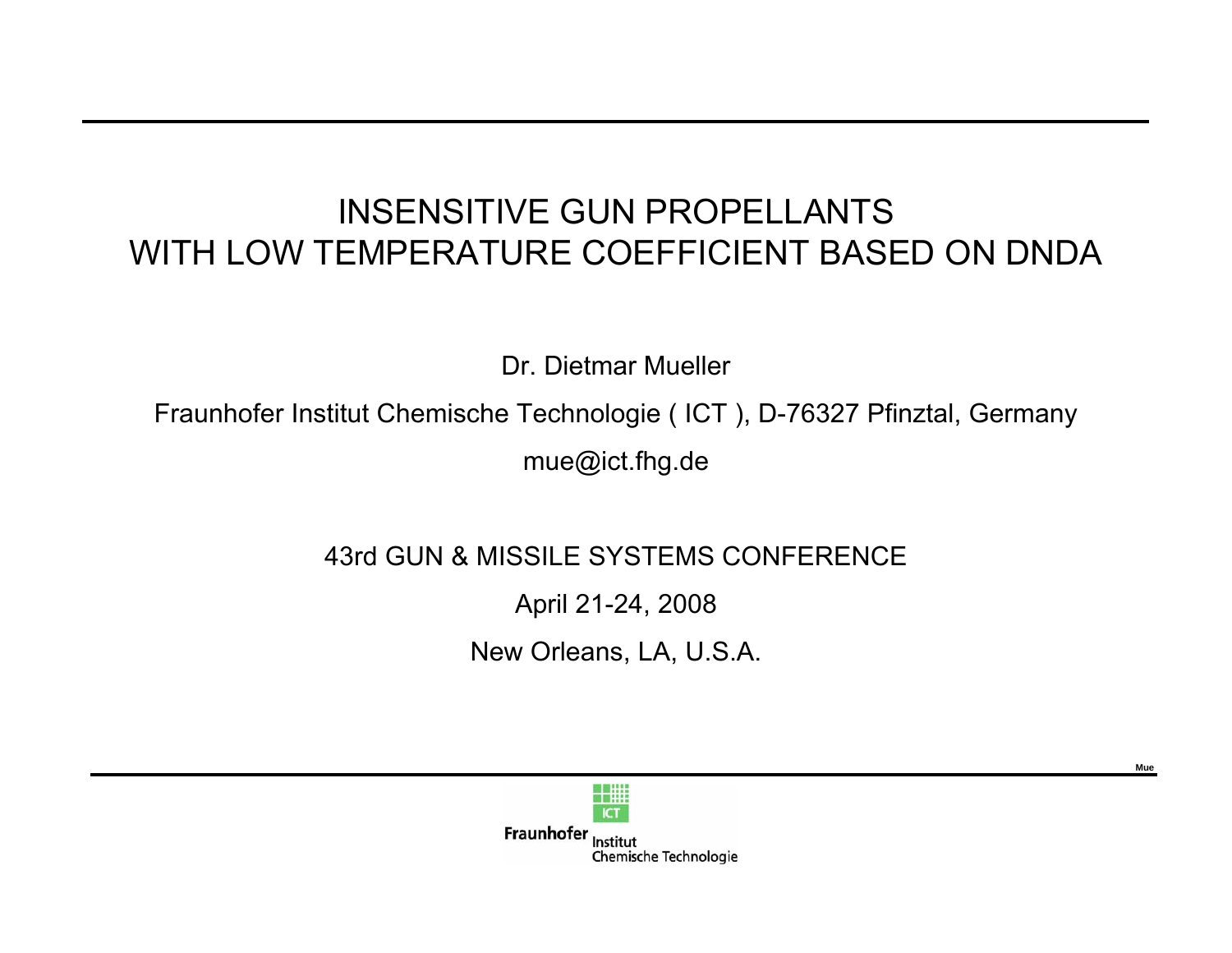**Content** 

- ♦ Processing Technology
- ♦ Low Temperature Coefficient (LTC) Propellants
	- $\bullet$ Temperature Behaviour
	- $\bullet$ Characteristics of the Propellant Components
	- $\bullet$ Performance, Safety & Sensitivity Datas
	- ●Shaped Charge Tests
	- ●Closed Bomb Tests
	- $\bullet$ Gun Firing
	- ●**Erosivity**
- ♦ Results & Conclusion

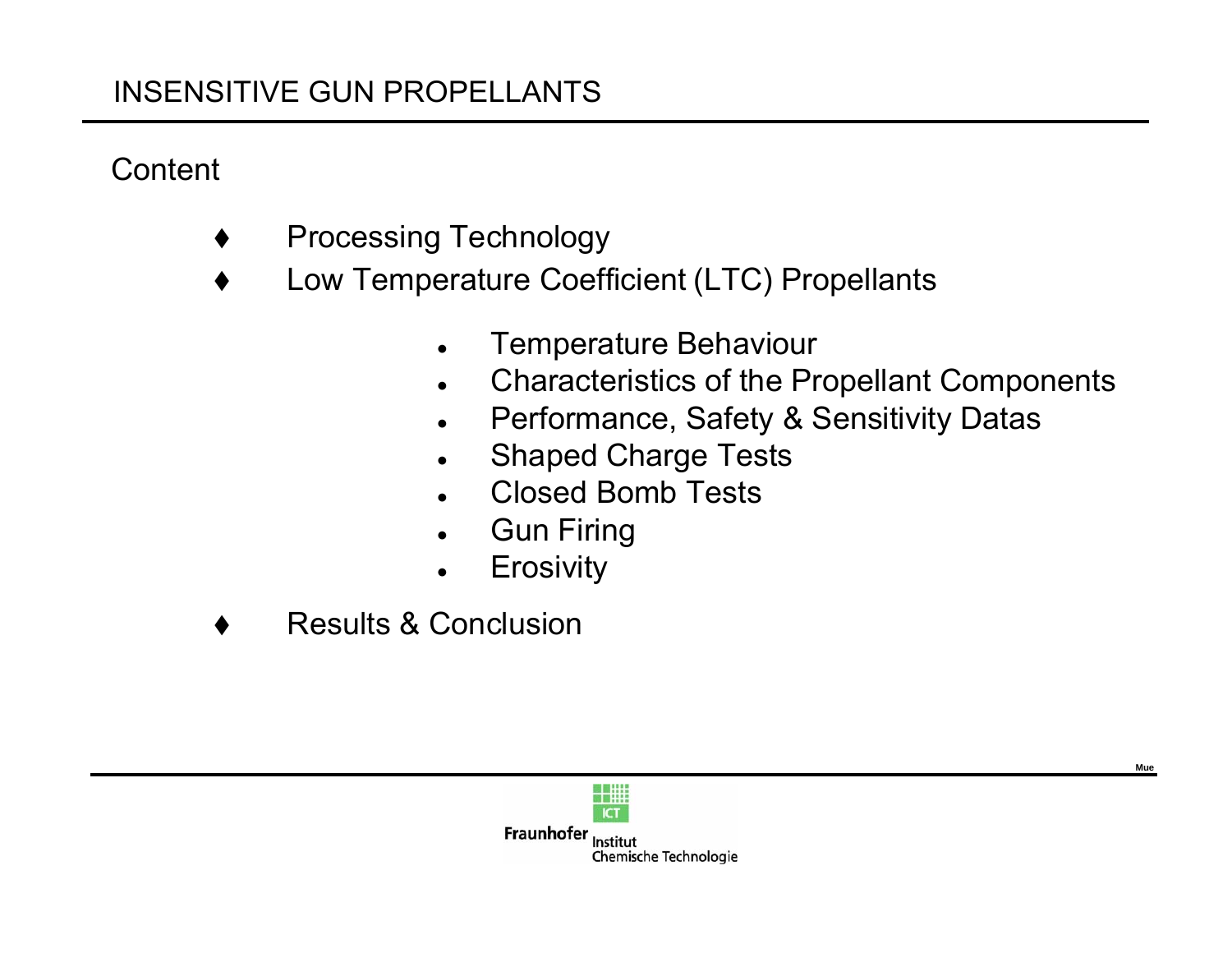Processing Technology for Insensitive Gun Propellants based on DNDA

#### **Continuous Process**

- Shear Roll Mill
- Twin Screw Extruder (TSE) ZSK 58 E



#### **Batch Process**

- Kneader / Mixer
- Rampress



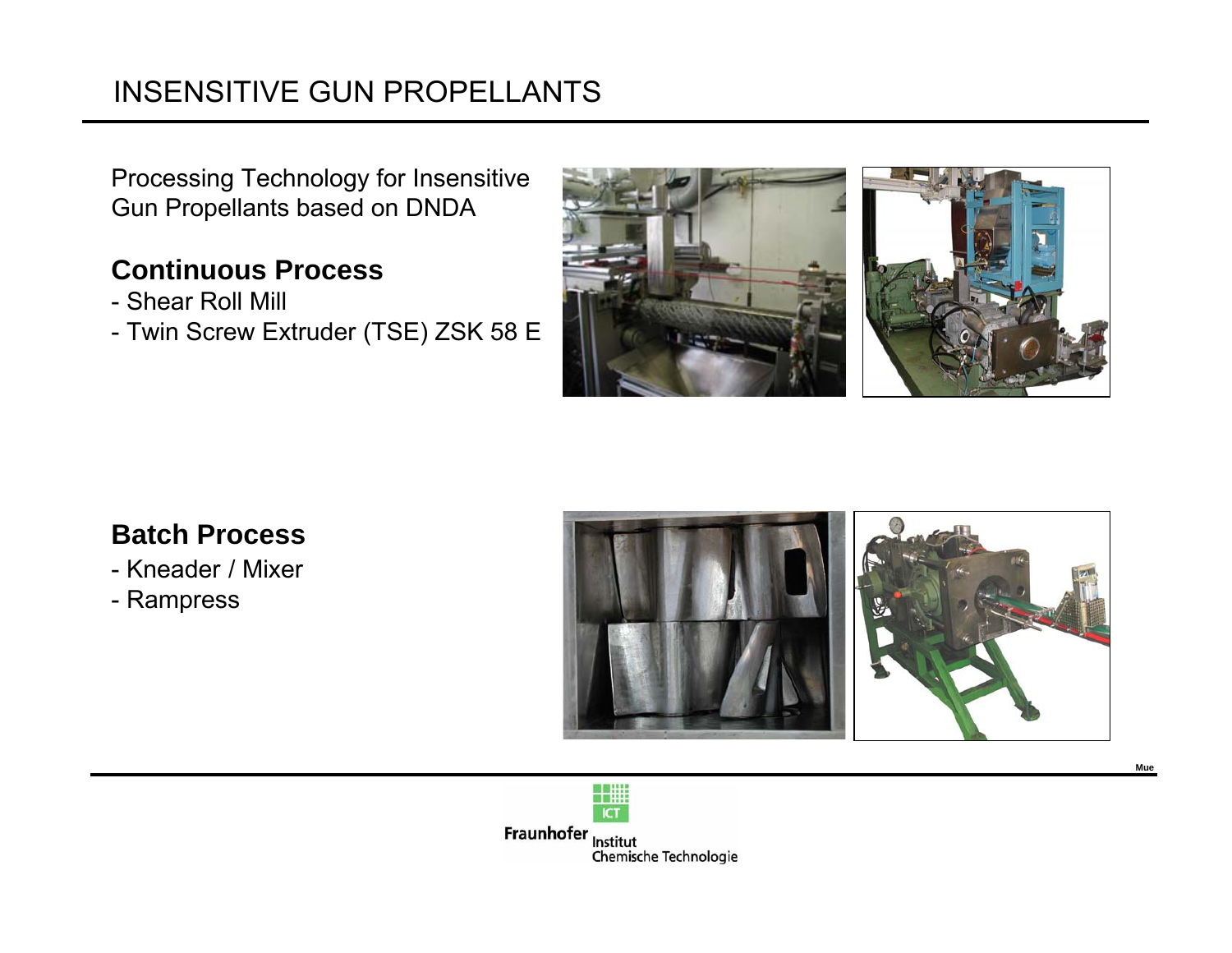#### Shear Roll Mill (Continuous Process)



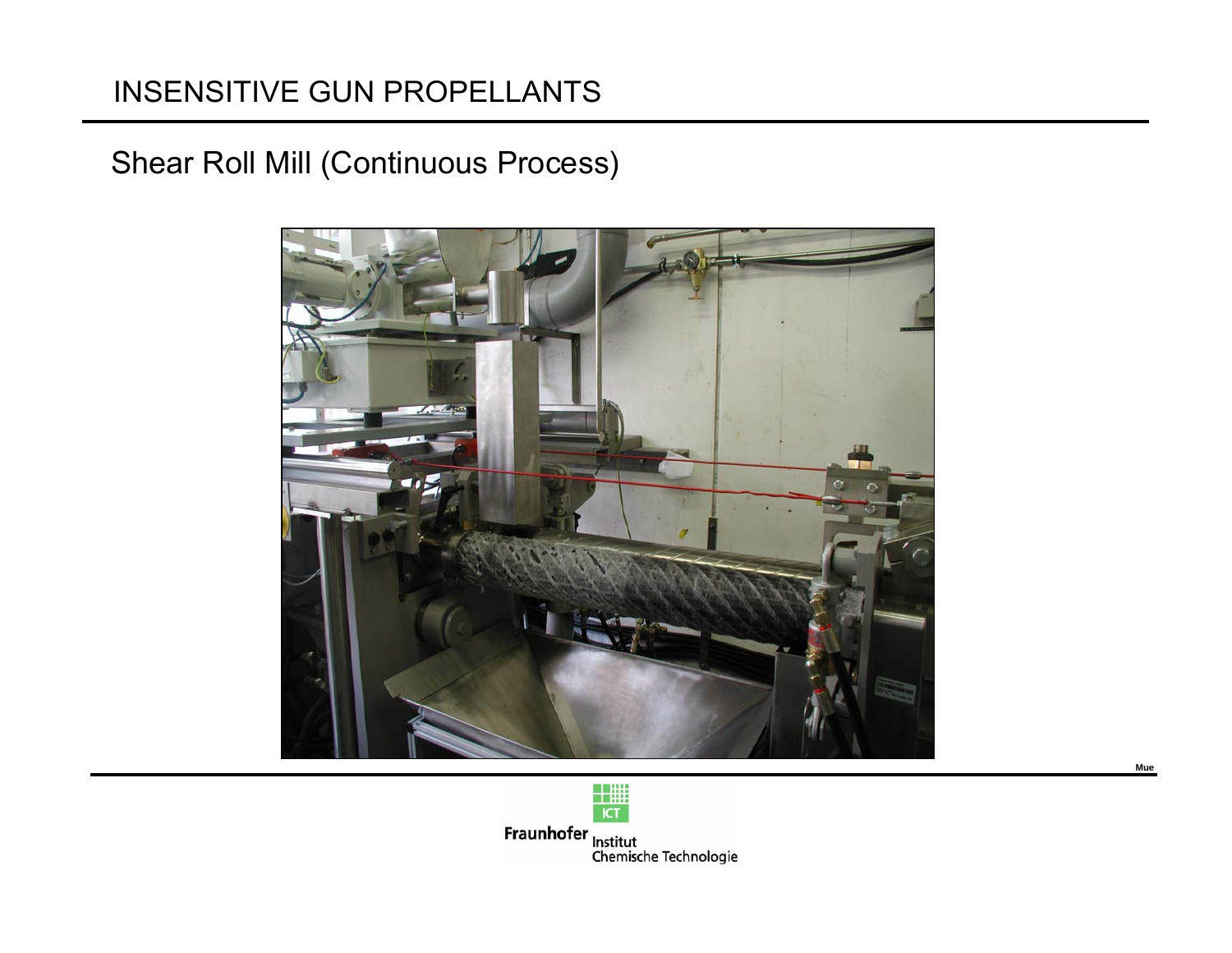#### Corotating intermeshing Twin - Screw Extruder ZSK 58 E



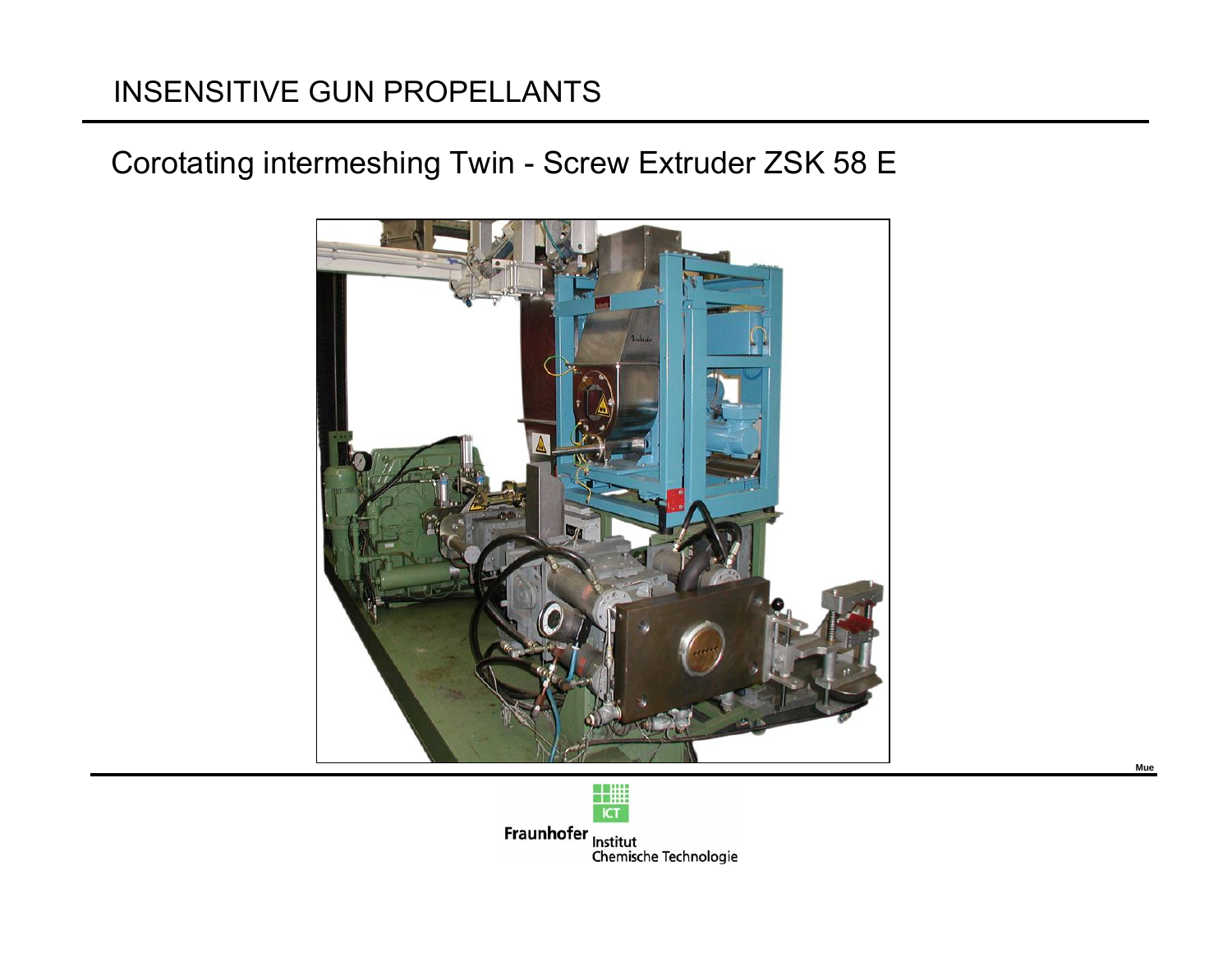Twin - Screw Extruder Process

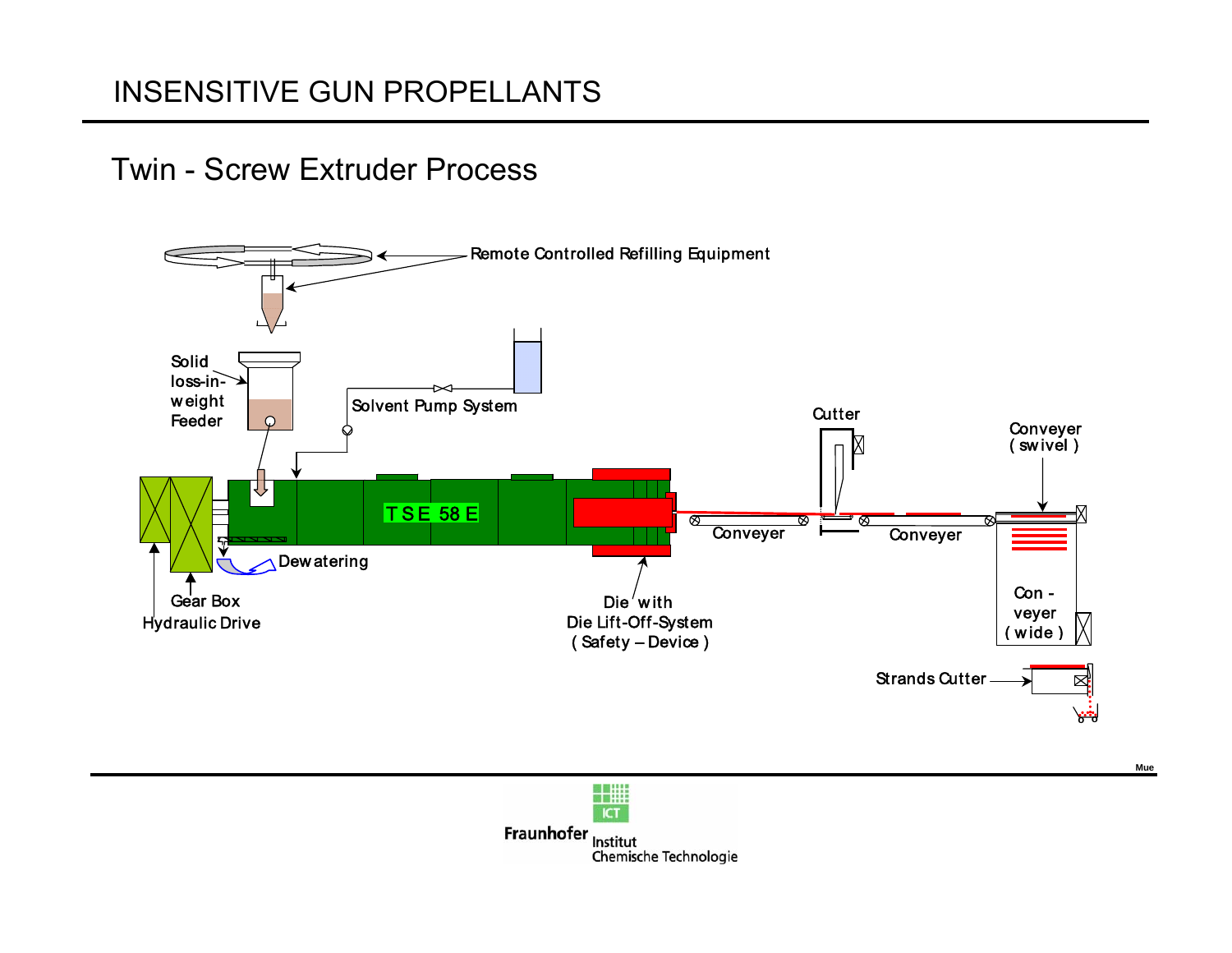Temperature behaviour of gun propellants Max. gas pressure vs propellant temperature

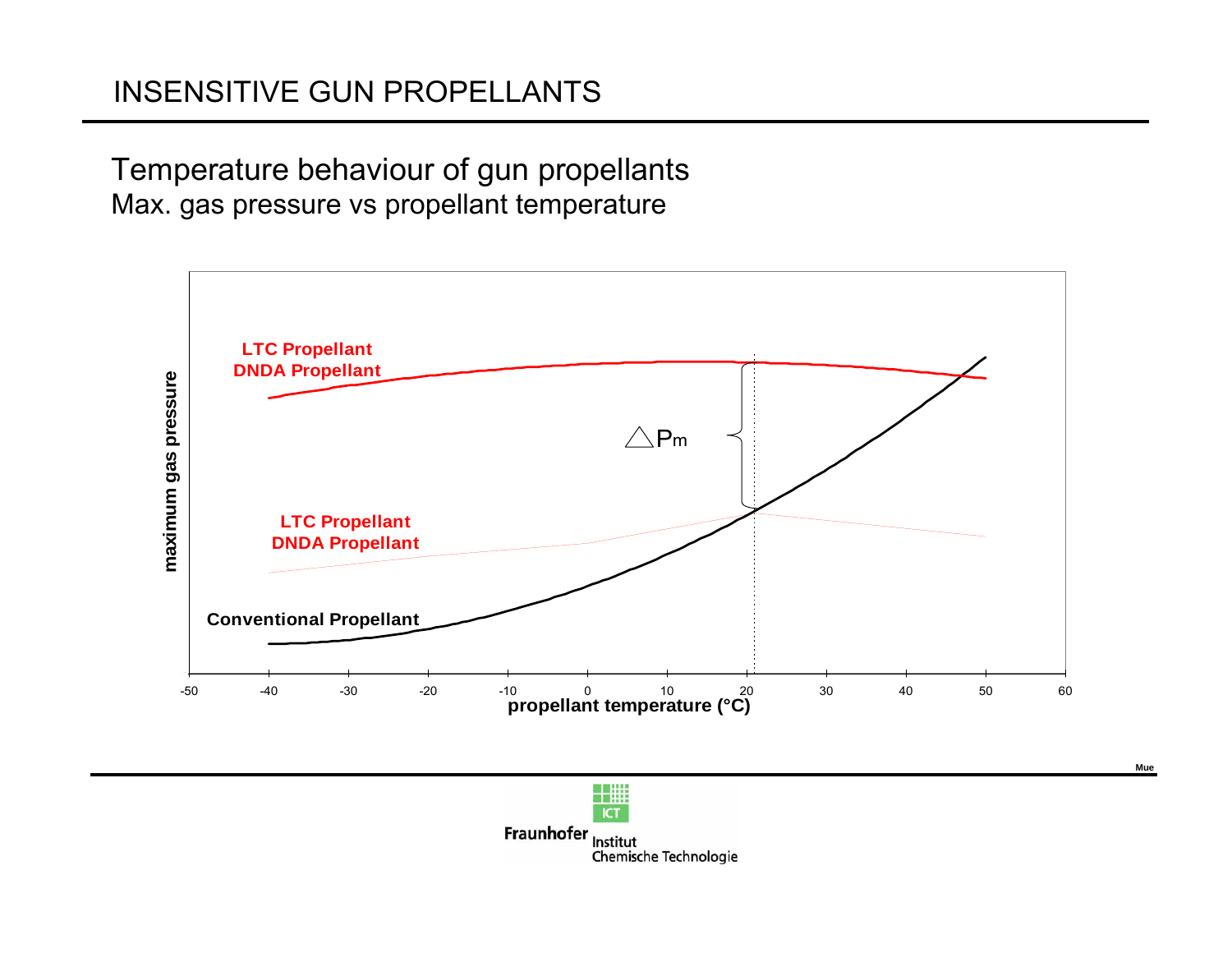## ARC measurement of several Nitrocellulose (NC) types

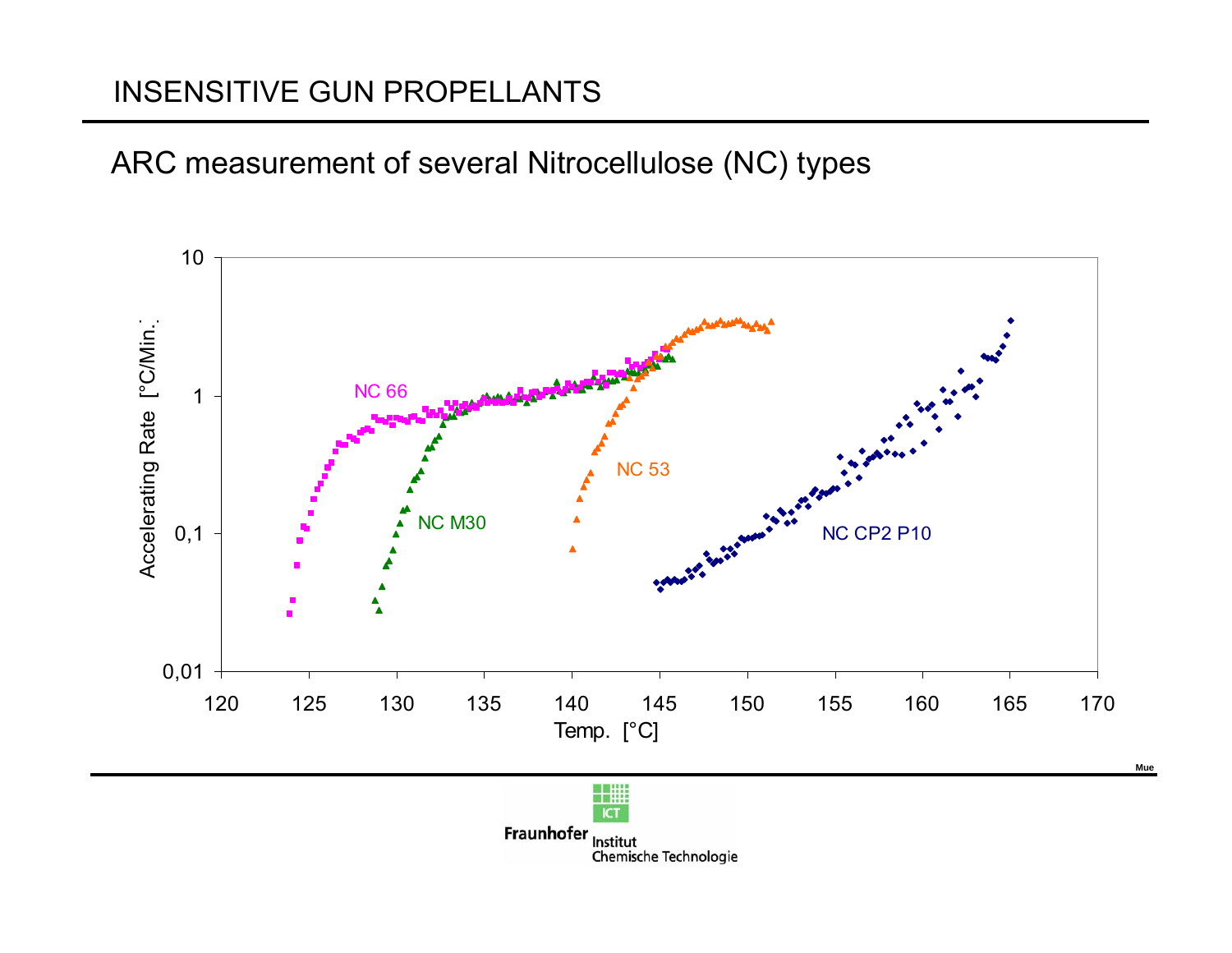## Lightmicroscope pictures of different NC types



NC M30



NC CP2 NC 53



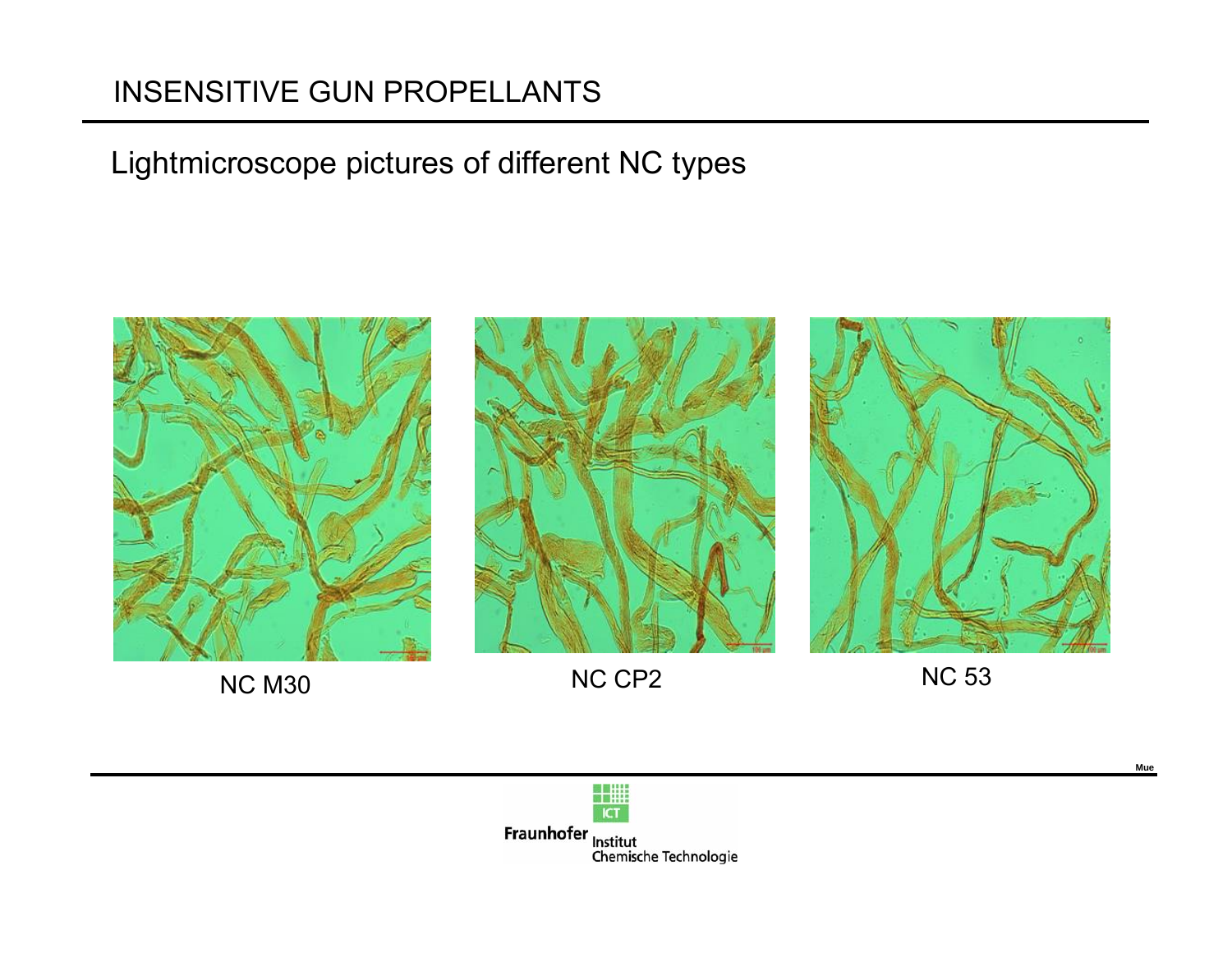# ARC measurement of RDX, FOX-12 and DNDA

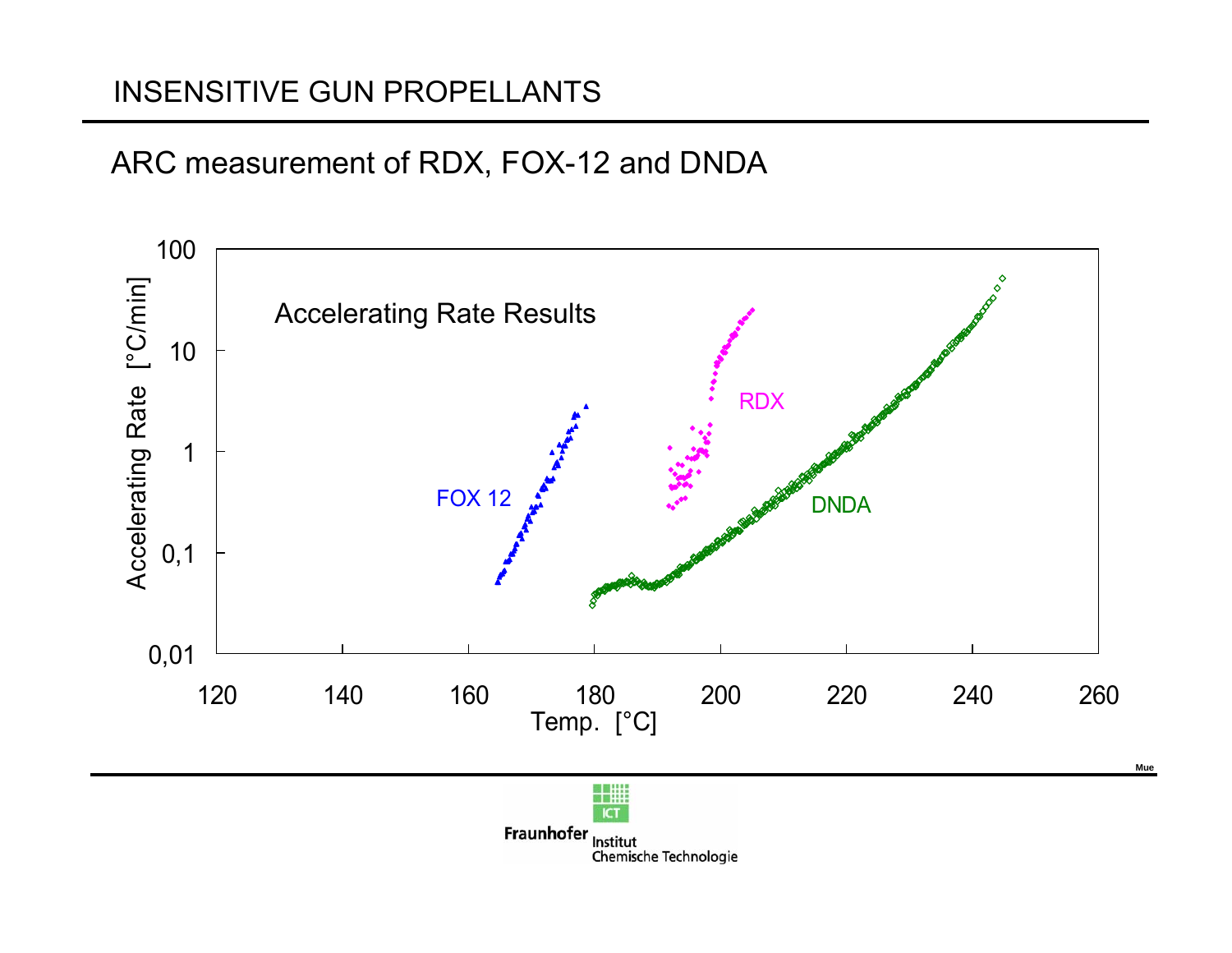## ARC DNDA-5,7 compared with NENA

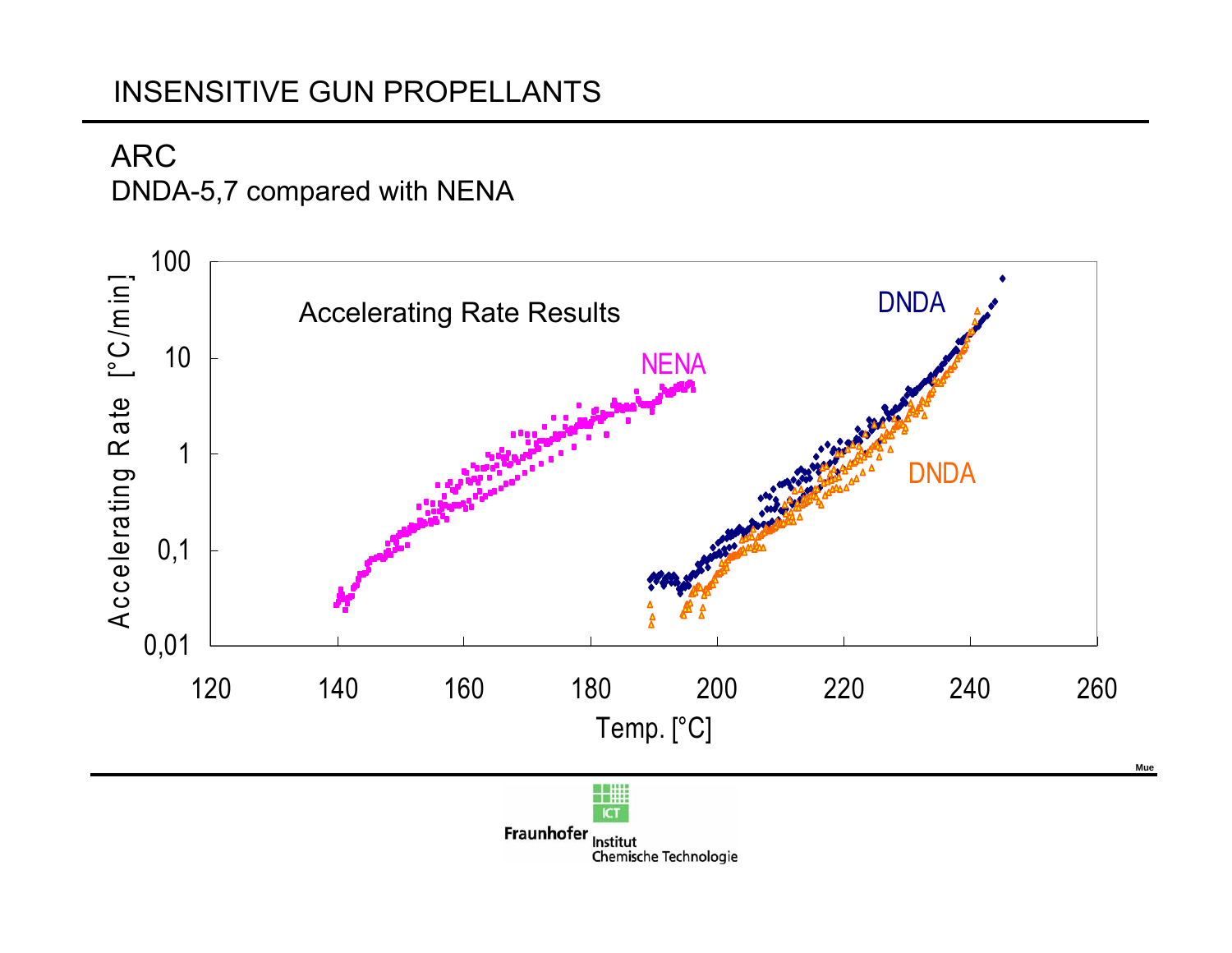## Microcalorimeter Result of DNDA-5,7 Endothermic Behaviour



Fraunhofer Institut Chemische Technologie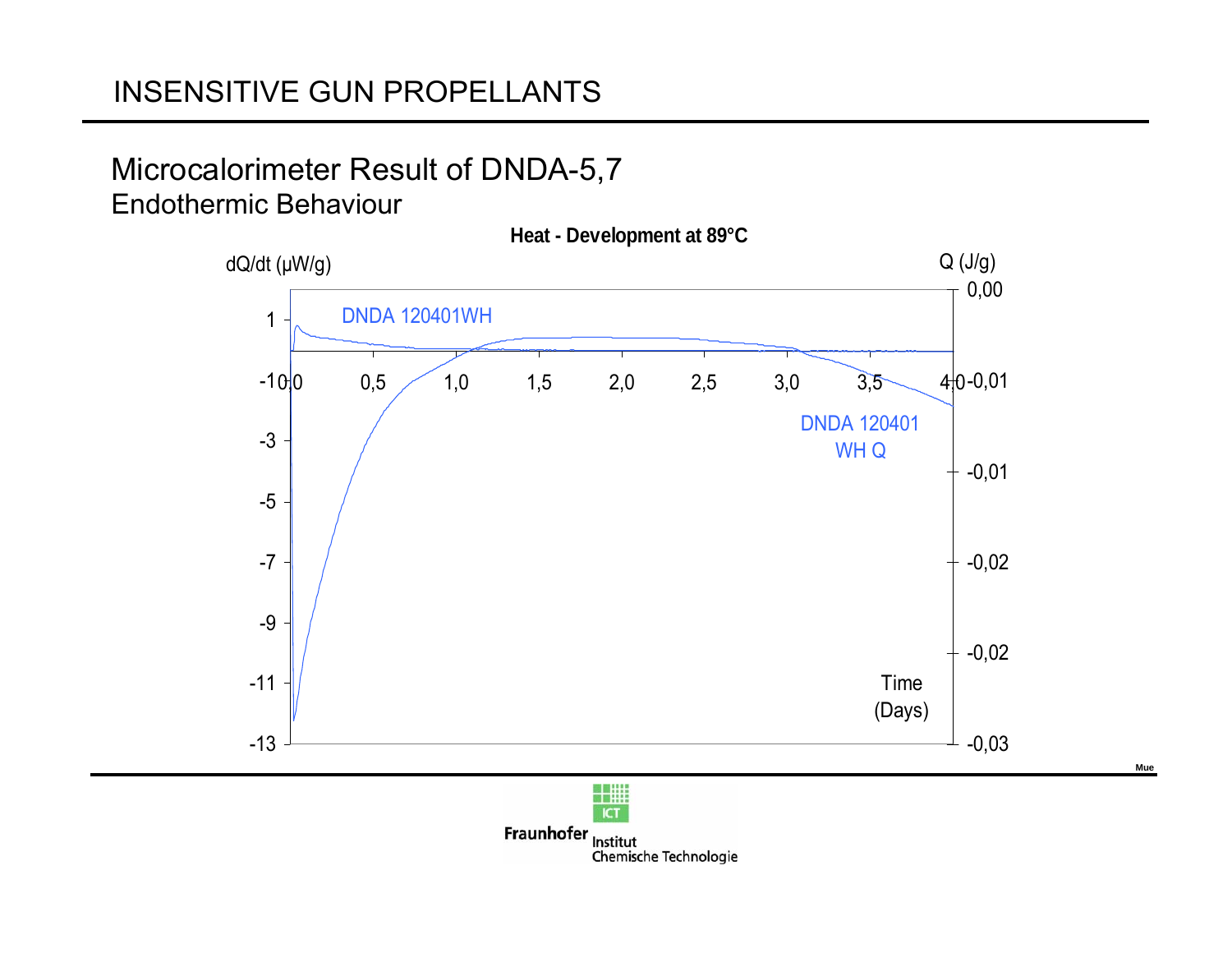# Performance Data of LTC Propellants

| RDX / FOX-12     |                                 | X                    | X    | X    | X    | X    | X    | X    |  |  |
|------------------|---------------------------------|----------------------|------|------|------|------|------|------|--|--|
|                  |                                 | till max. 59 Wt. - % |      |      |      |      |      |      |  |  |
| <b>NC</b>        |                                 | X                    | X    | X    | X    | X    | X    | X    |  |  |
| <b>DNDA-5,7</b>  |                                 | X                    | X    | X    | X    | X    | X    | X    |  |  |
| Stab., Additives |                                 | X                    | X    | X    | X    | X    | X    | X    |  |  |
|                  |                                 |                      |      |      |      |      |      |      |  |  |
|                  | [K]                             | 2540                 | 2913 | 3118 | 3160 | 3264 | 3335 | 3390 |  |  |
| Force            | [J/g]                           | 1080                 | 1182 | 1212 | 1229 | 1250 | 1263 | 1300 |  |  |
| $Q_{ex}$         | [J/g]                           | 4000                 | 4204 | 4347 | 4411 | 4519 | 4594 | 4730 |  |  |
| Mw               | [g/mole]<br><b>Reaction gas</b> | 19,4                 | 20,8 | 21,4 | 21,4 | 21,7 | 21,9 | 22,1 |  |  |



Chemische Technologie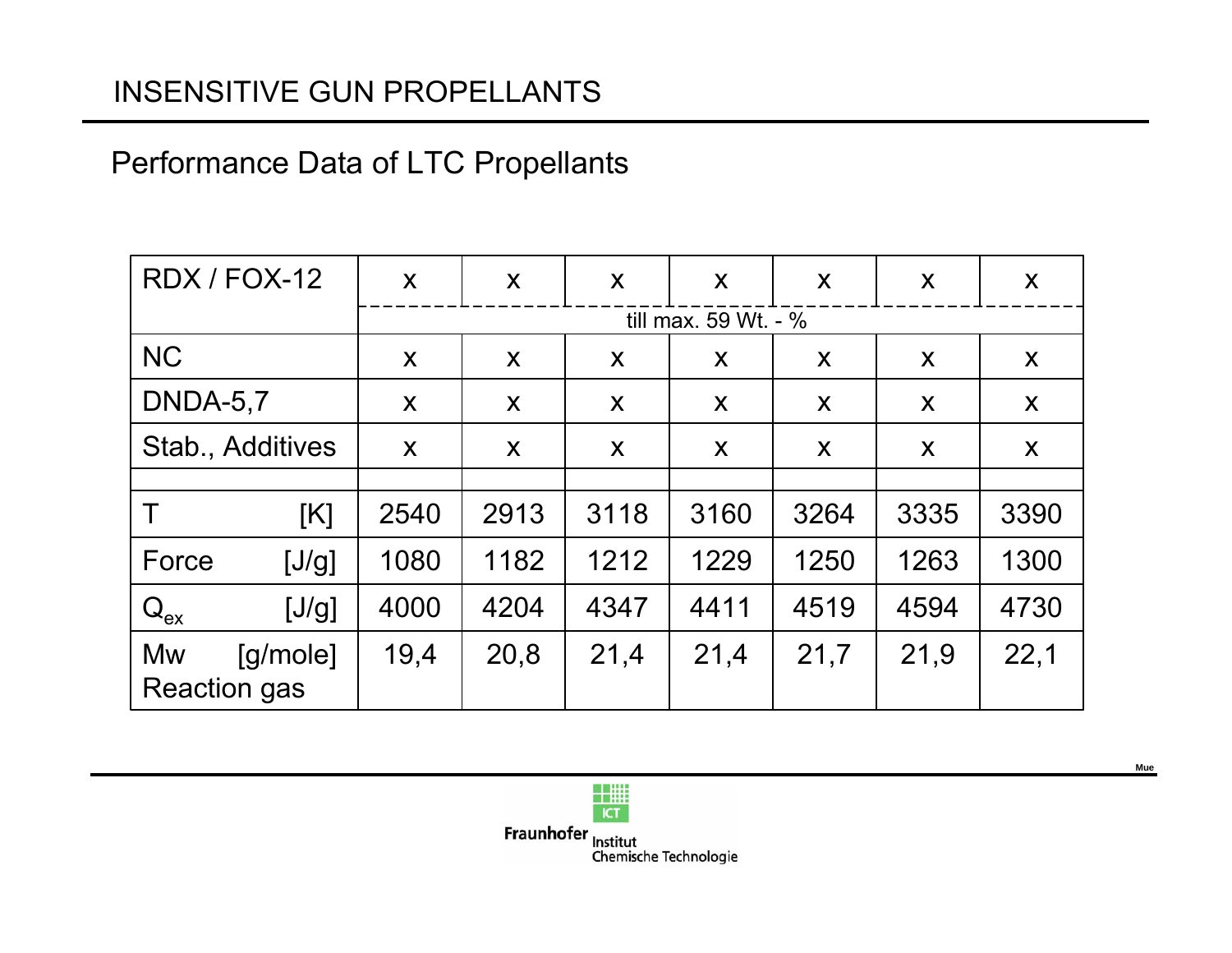# Safety Data of selected LTC Propellants

| Mass - Loss weight after 18 days, 90 $\mathrm{^{\circ}C}$                      | 0.50 till $0.70\%$ |
|--------------------------------------------------------------------------------|--------------------|
| Mass - Loss weight after 30 days (no autocatalytic effects)   1.10 till 1.40 % |                    |
| Ignition temperature                                                           | > 215 °C           |
| Cook - off temperature approx.                                                 | > 210 °C           |

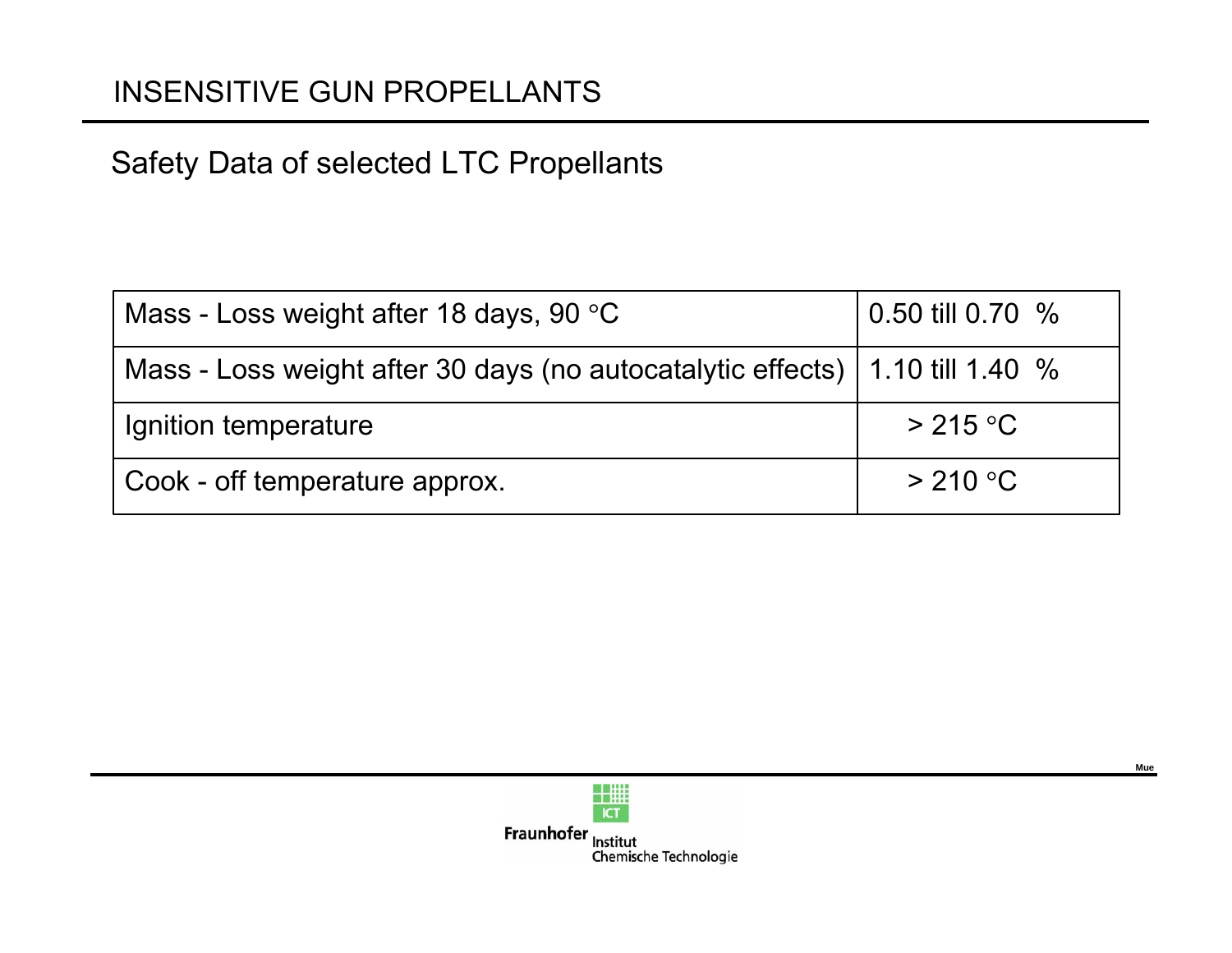## Sensitivity Data of different DNDA - Propellants

|                                                                  | FOX - Prop.<br>ICT <sub>8</sub>         | FOX - Prop.<br>ICT <sub>7</sub> | RDX - Prop.<br>ICT <sub>1</sub> | i-RDX - Prop.<br>ICT <sub>2</sub> | RDX - Prop.<br>mod. DNDA<br>ICT <sub>3</sub> |  |  |  |
|------------------------------------------------------------------|-----------------------------------------|---------------------------------|---------------------------------|-----------------------------------|----------------------------------------------|--|--|--|
| <b>Reaktion Class</b><br><b>Shaped Charge Test</b><br>cal. 35 mm | O<br>no Reaction                        | $\mathsf{A}$                    | $\overline{A}$                  | A                                 | B                                            |  |  |  |
| <b>Friction Sensitivity</b><br>[N]                               | 240                                     | 252                             | 288                             | 240                               | 240                                          |  |  |  |
| <b>Impact Sensitivity</b><br>[ Nm ]                              | 6,0                                     | 7,5                             | 6,0                             | 6,0                               | 5,0                                          |  |  |  |
| Ignition Temperature<br>$[^{\circ}C]$                            | $~1$ 200                                | ~200                            | ~220                            | ~216                              | ~219                                         |  |  |  |
| 1" Detonationtube                                                | no<br>Detonation                        |                                 |                                 |                                   |                                              |  |  |  |
| MG cal.50 /12.7 mm                                               | IM Reaktiontype $5$ (MIL $-$ STD 2105B) |                                 |                                 |                                   |                                              |  |  |  |

WIWEB Results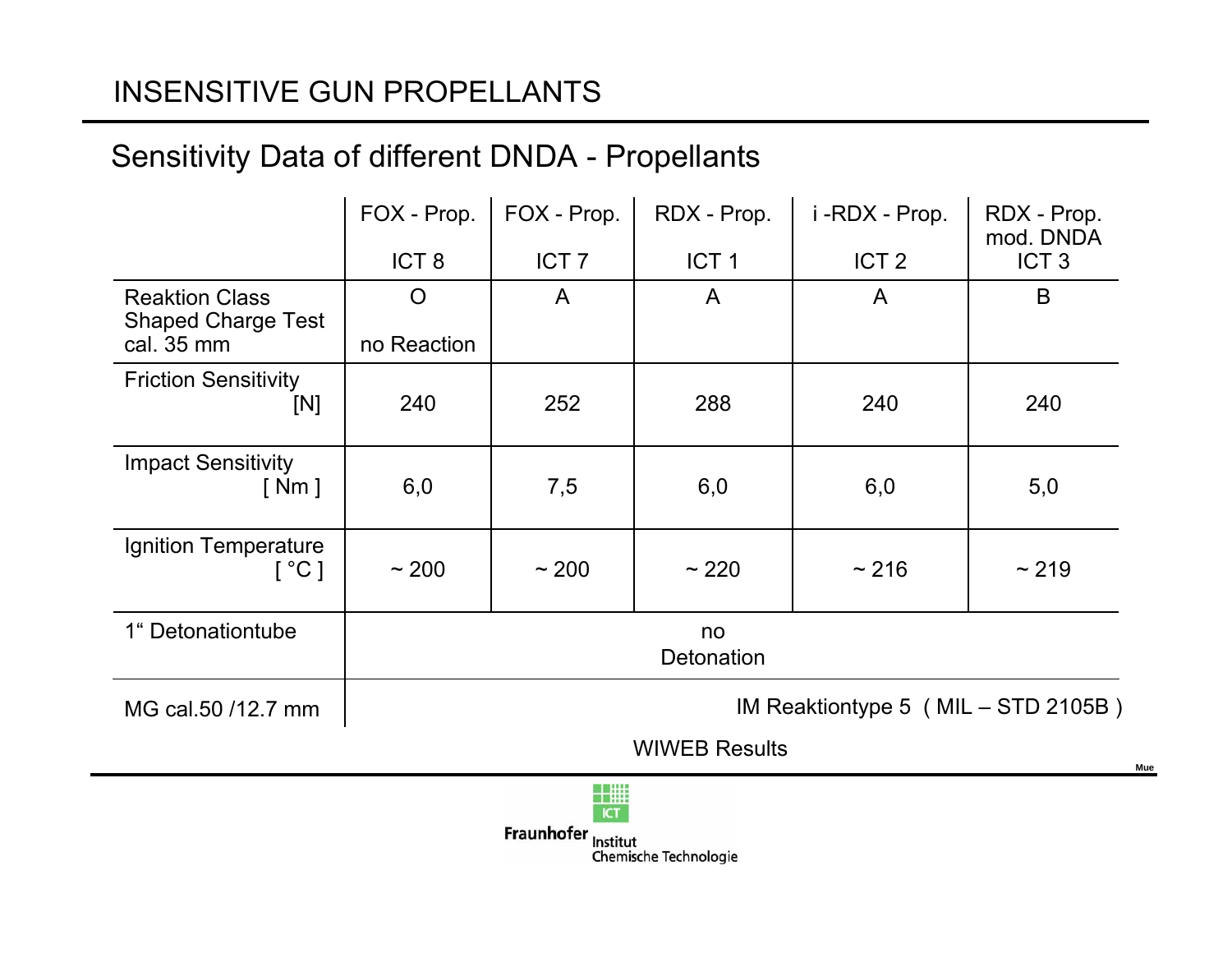# Shaped Charge Tests, FOX Propellant ICT 8 and RDX Propellant ICT 1





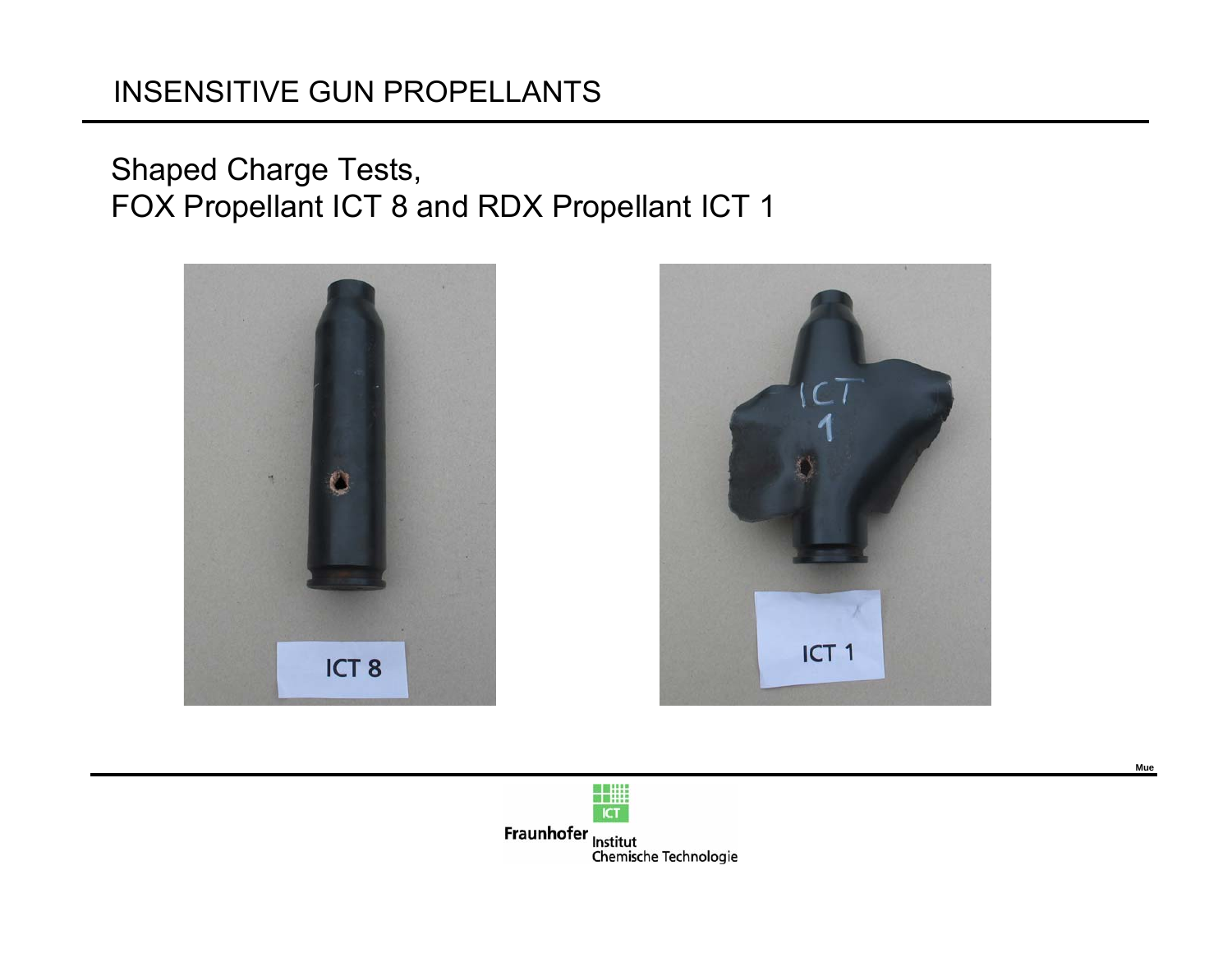Longtherm - Storage Stability at 90 °C Mass - Loss over Time



Fraunhofer Institut Chemische Technologie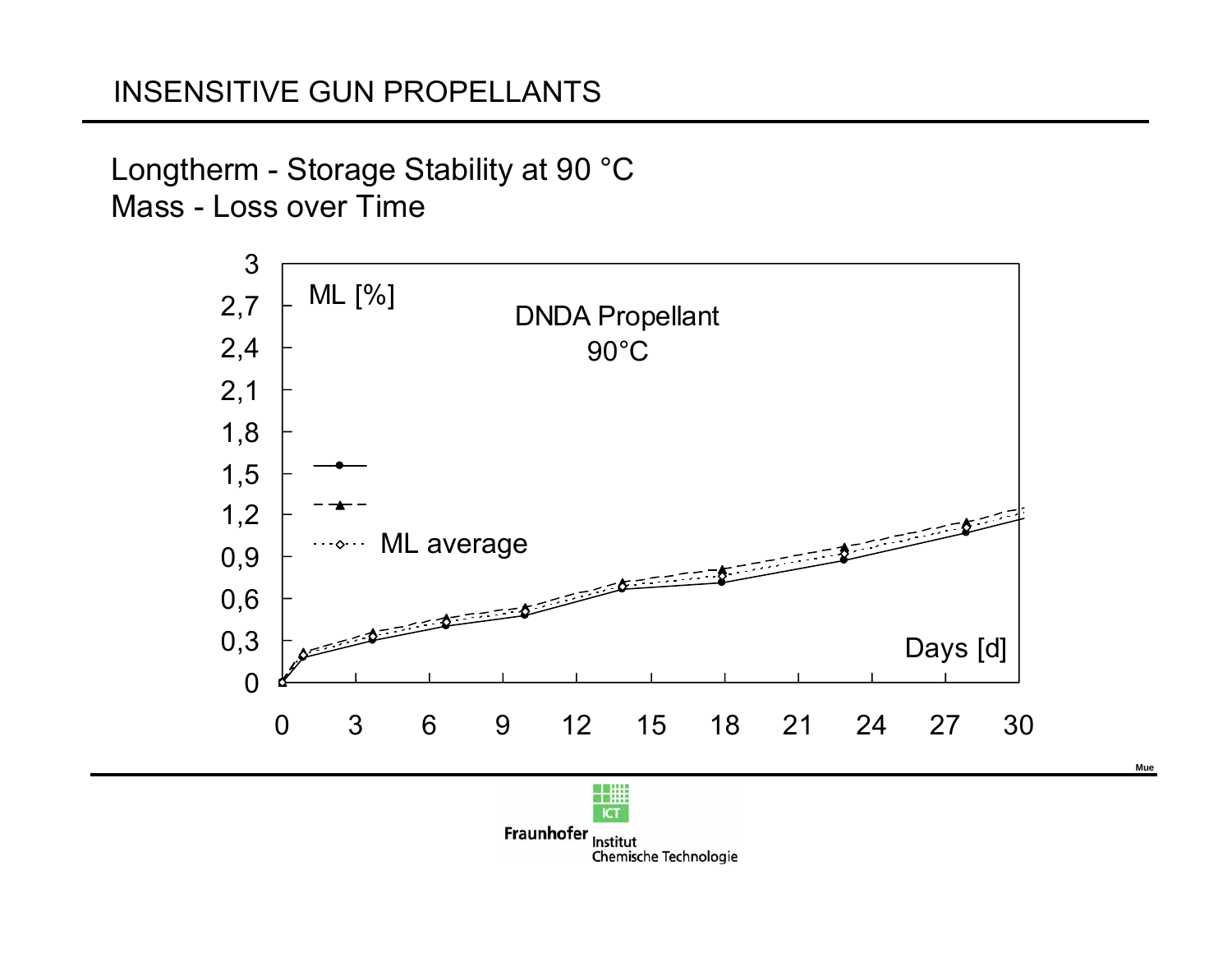Longtherm - Storage Stability at 90 °C Mass - Loss over Time



Chemische Technologie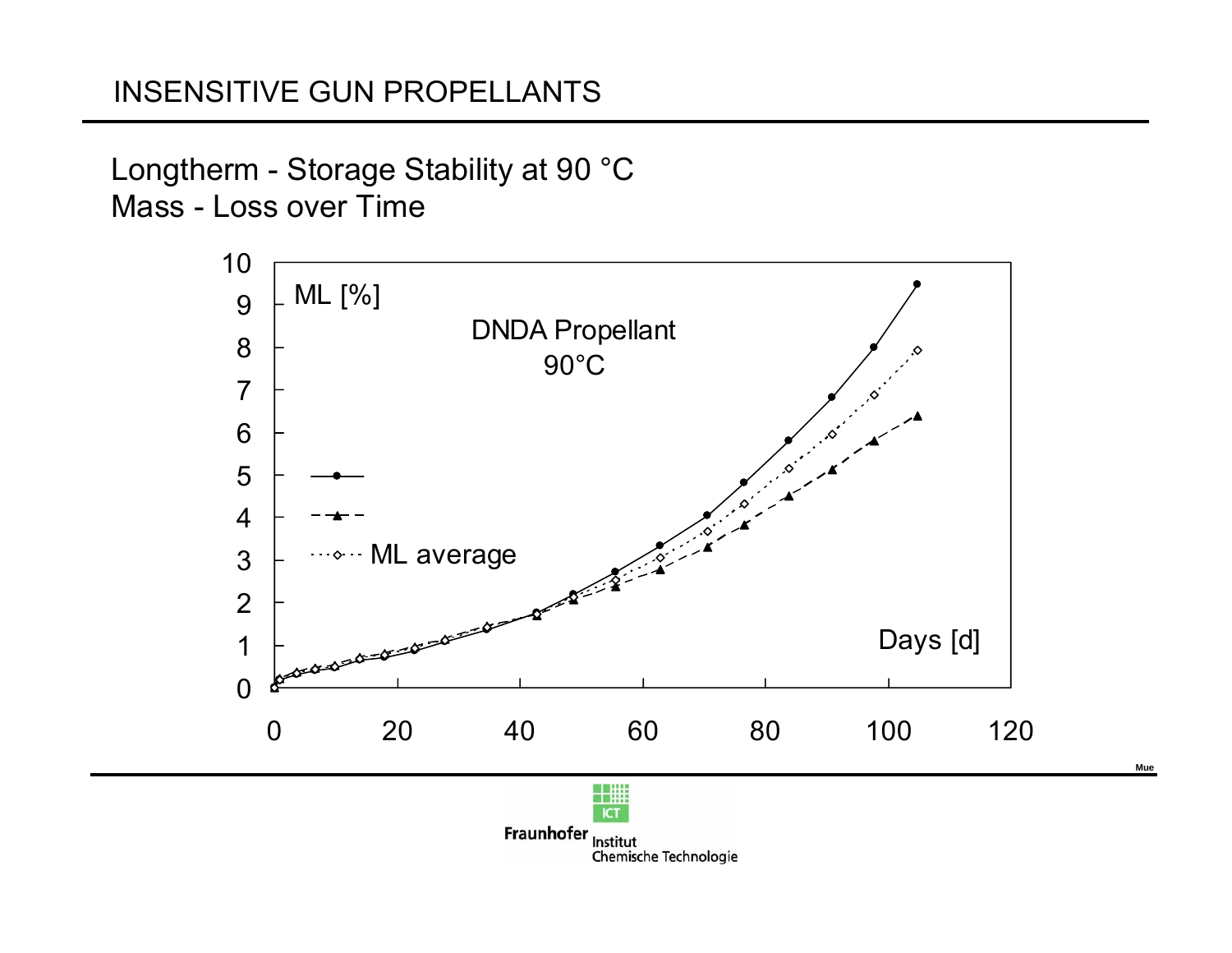#### ARC

Accelerating Rate Investigations of DNDA - Propellants compared with CAB-Lova, M30, Single Base and Double Base





Fraunhofer Institut Chemische Technologie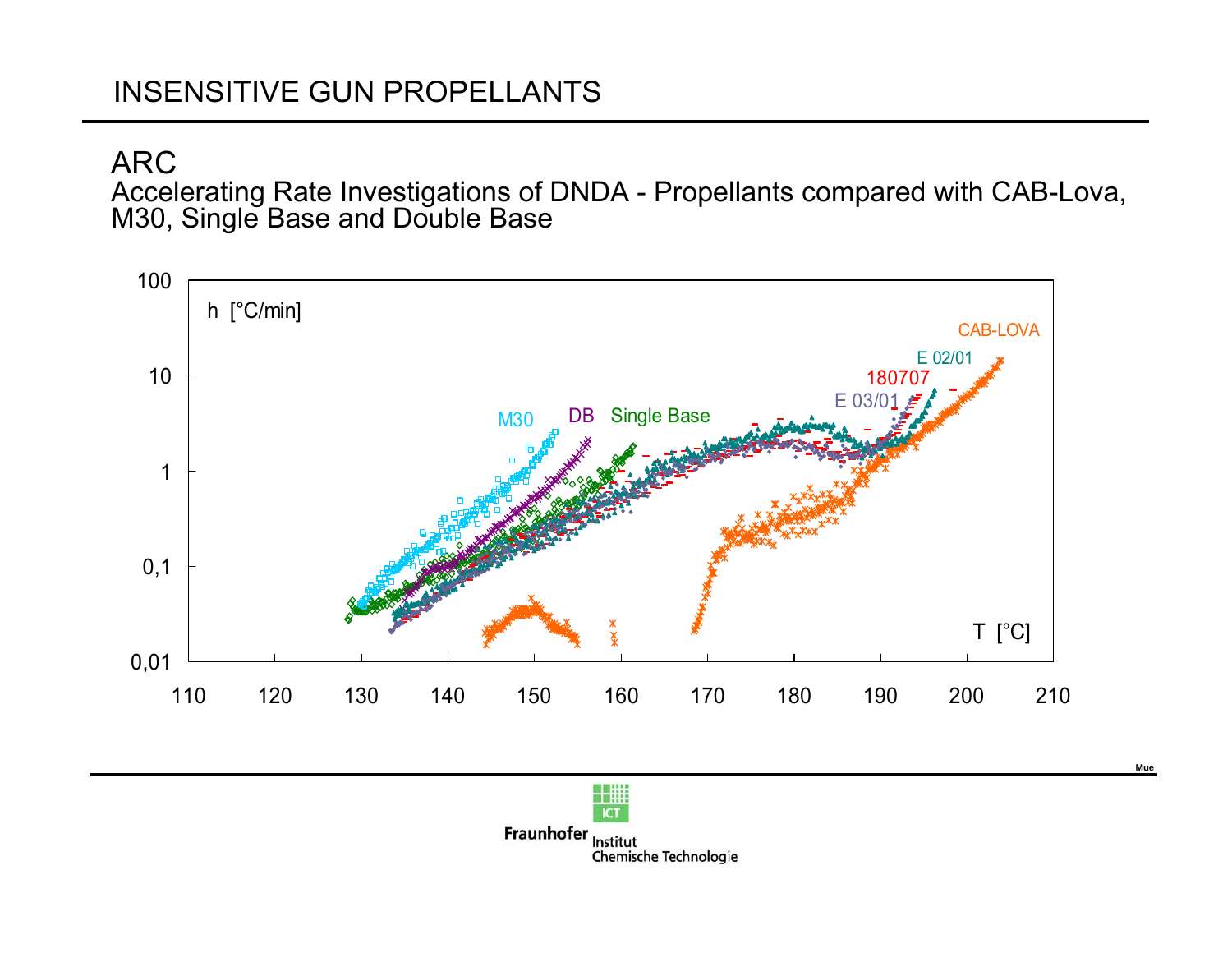Batch Process Mixer compared with Shear Roll Mill





#### Los 250199/W  $\Delta = 0.2$ g/ml in V<sub>e</sub>=310 ml  $0.2$ g/ml in V<sub>b</sub>=310 ml  $\Delta = 0.2$ g/ml in V<sub>s</sub>=310 ml Los 180705 Los190705 1.751.75 1.75 High FrictionLow Friction1.501.501.50 Lebhaftigkeit [1/(MPa\*s)] Lebhaftigkeit [1/(MPa\*s)] -ebhaftigkeit [1/(MPa\*s)] Lebhaftigkeit [1/(MPa\*s)] Lebhaftigkeit [1/(MPa\*s)] Lebhaftigkeit [1/(MPa\*s)] 1.251.25 1.25  $-294k$  323 K1.001.001.00 0.750.750.75 343 K $\cdot$  343 K 336 K 336 K0.50 0.500.50 323 K 323 K 294 K 294 K0.25 233 K0.25  $-233 K$ 0.25 0.000.00 0.00 0.00.0 0.2 0.4 0.6 0.8 1.0 0.0 0.2 0.4 0.6 0.8 1.0 0.2 0.4 0.6 0.8 1.0 relativer Abbrand zrelativer Abbrand zrelativer Abbrand z

#### vivacity of the propellants

**ICT** Fraunhofer Institut Chemische Technologie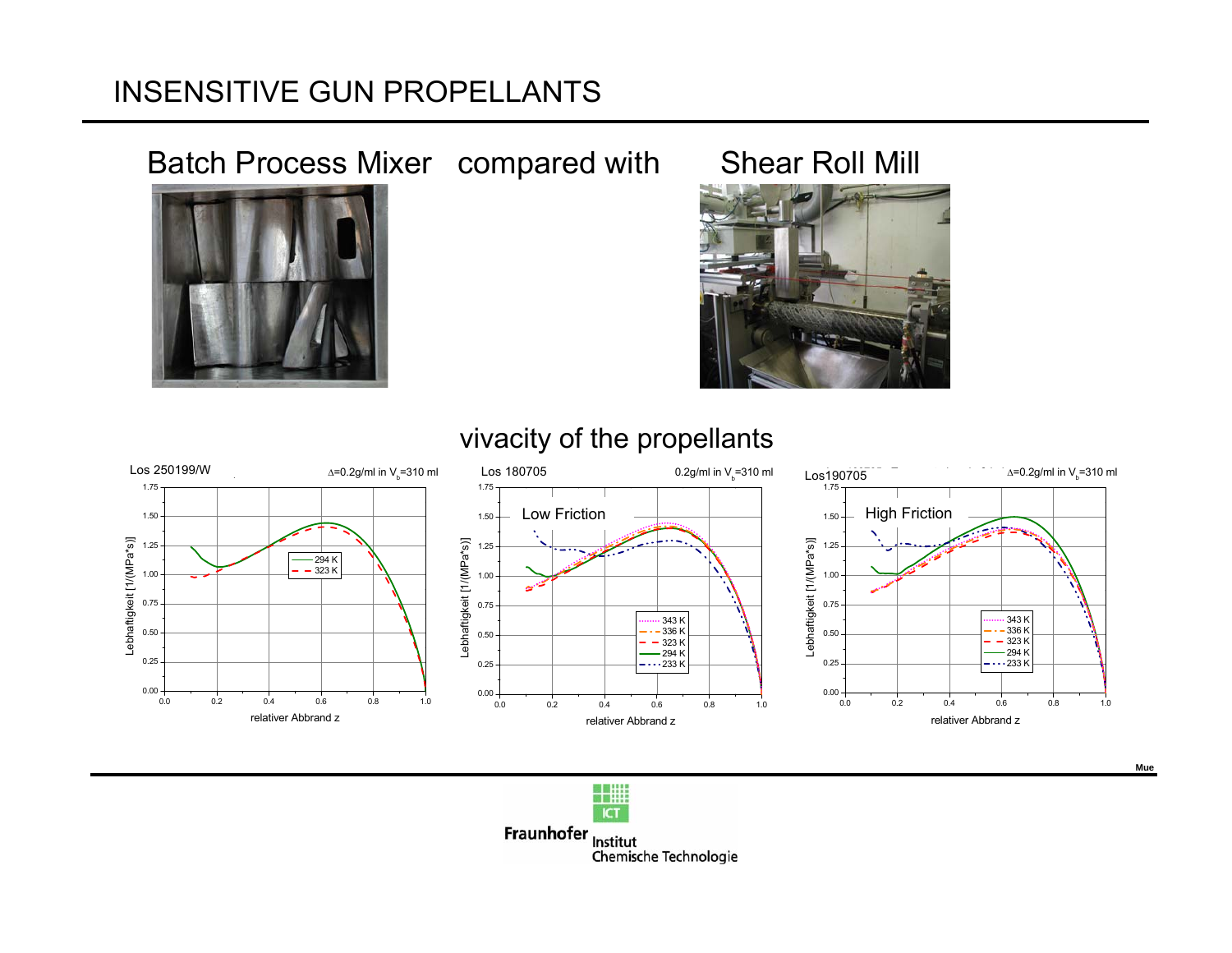#### Batch Process Mixer compared with Shear Roll Mill Process





Institut Chemische Technologie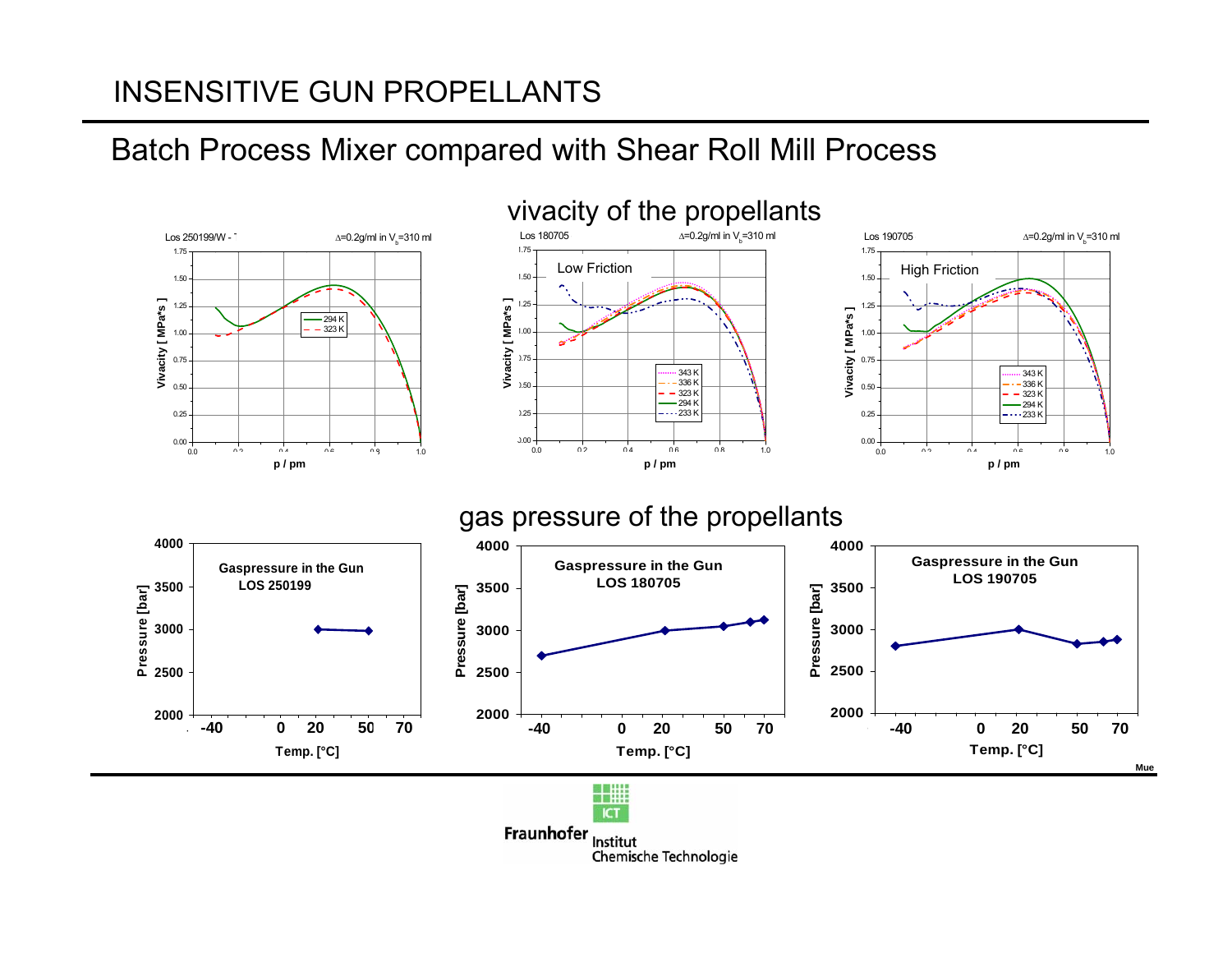#### Linear burning rate of LTC Propellants at different pressures



88!!!! **ICT** Fraunhofer Institut Chemische Technologie

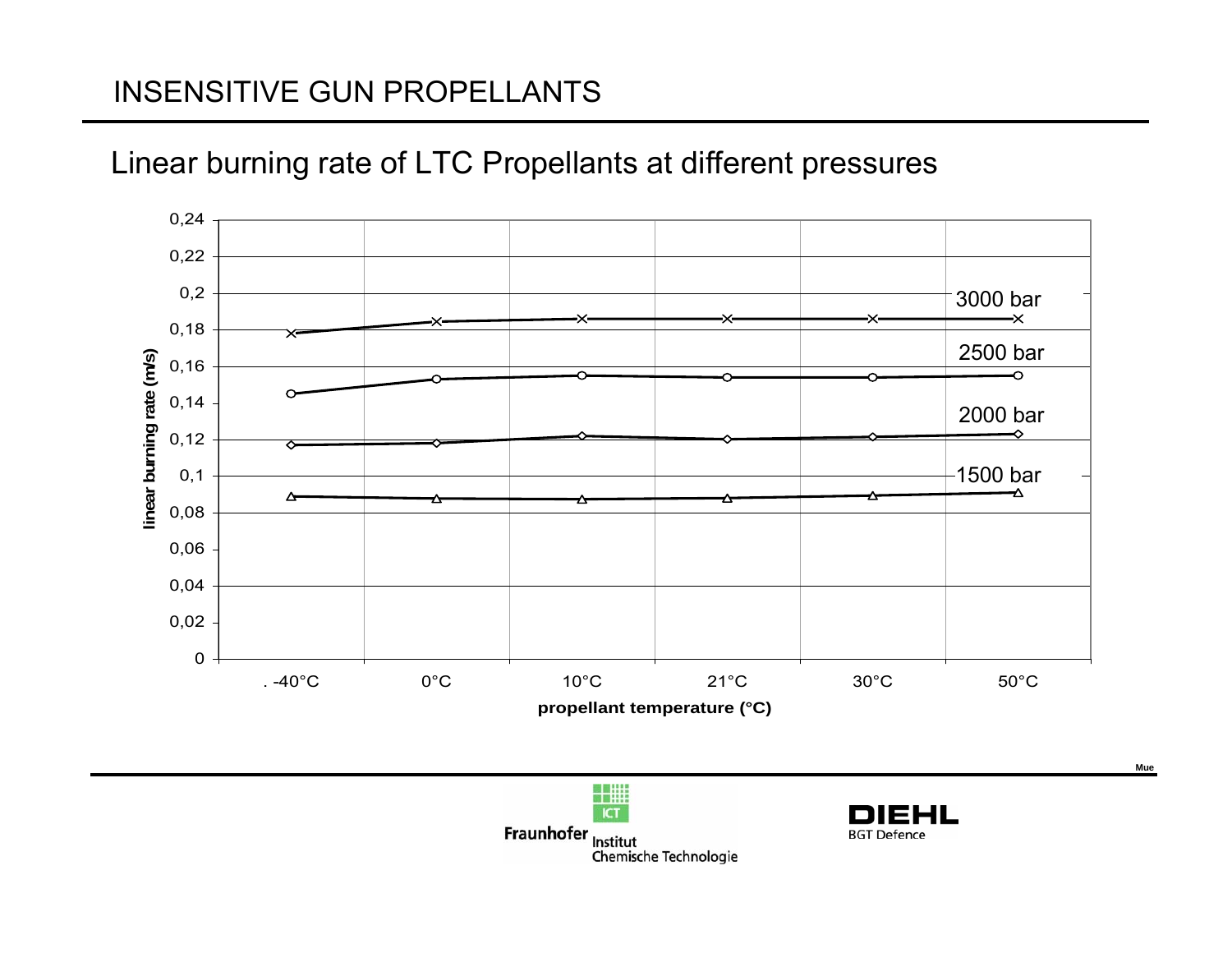# 40 mm Gun Firing Tests of 3 LTC Propellants based on DNDA, NC, RDX



Chemische Technologie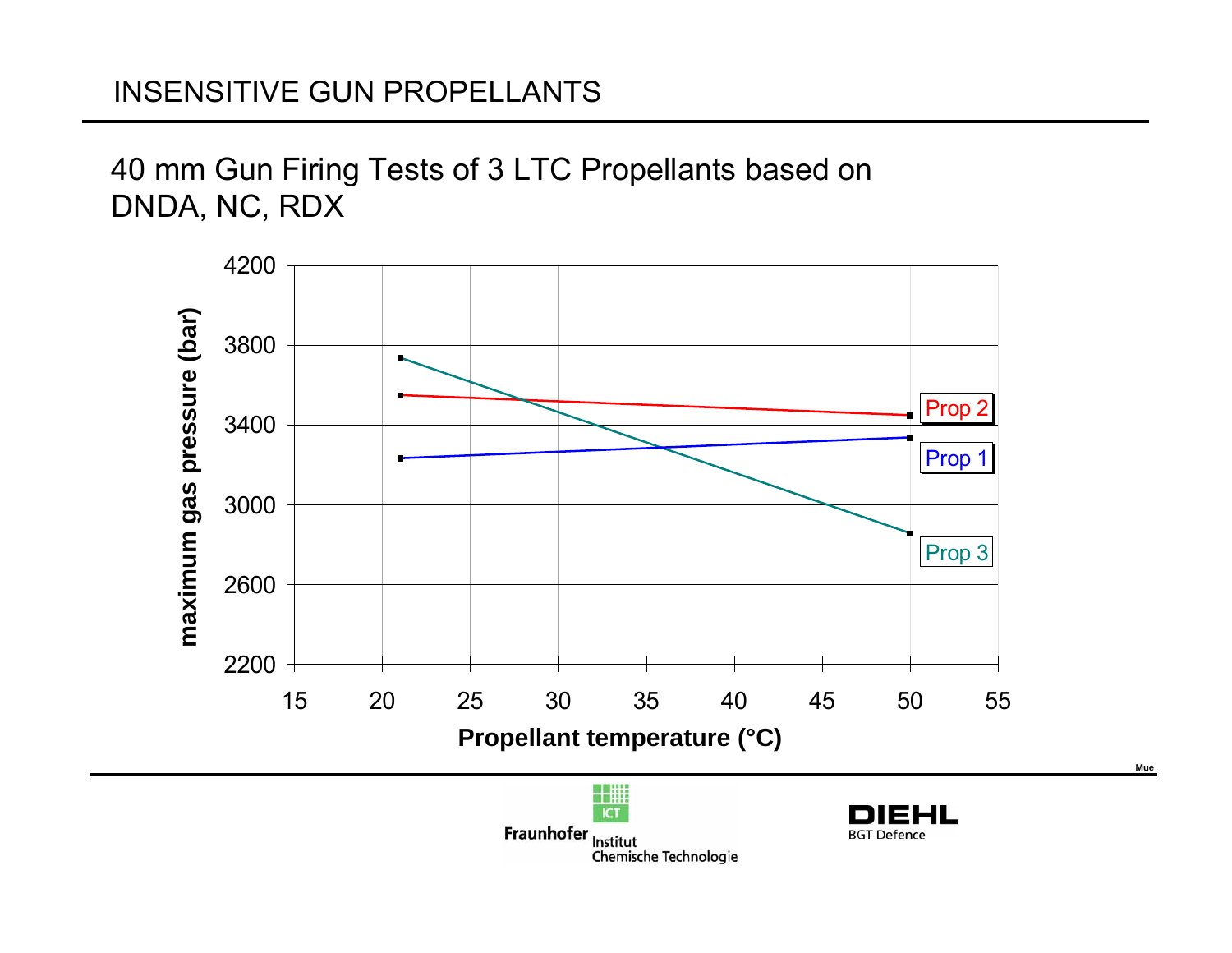75 mm Scale model gun derived from cal. 120 mm tank gun ( Diehl BGT )

- ♦ based on interior ballistic similary laws
- ♦less cost ( combustible paper case, less propellant mass )







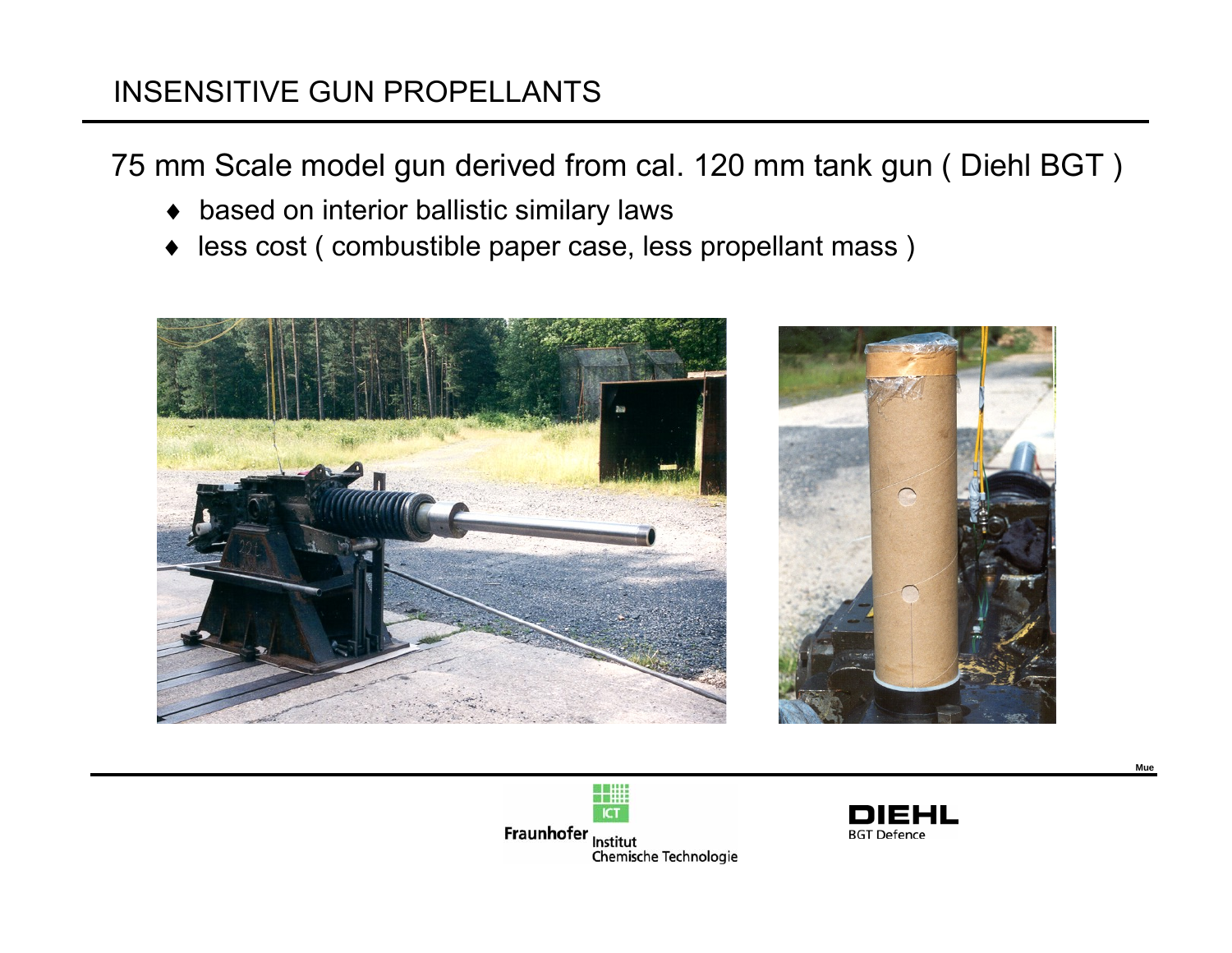Test Firing in 75 mm cal. Model Gun ( Diehl BGT ) Optimized propellant for firing at 21°C Gas pressure vs temp.

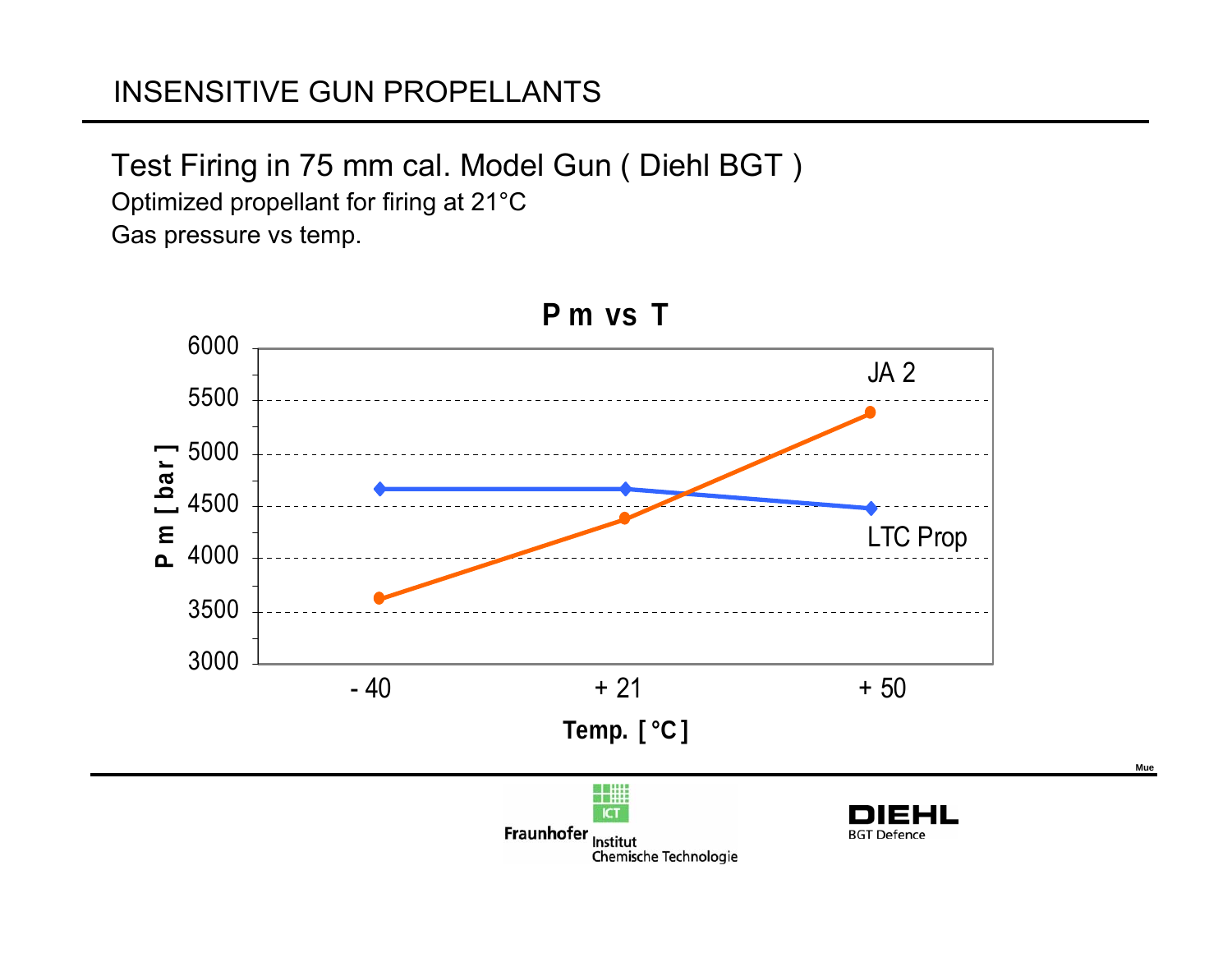Test Firing in 75 mm cal. Model Gun ( Diehl BGT )

Optimized propellant for firing at 21°C

Muzzle velocity vs temp.

Muzzle velocity of LTC propellant same at 21°C like JA 2

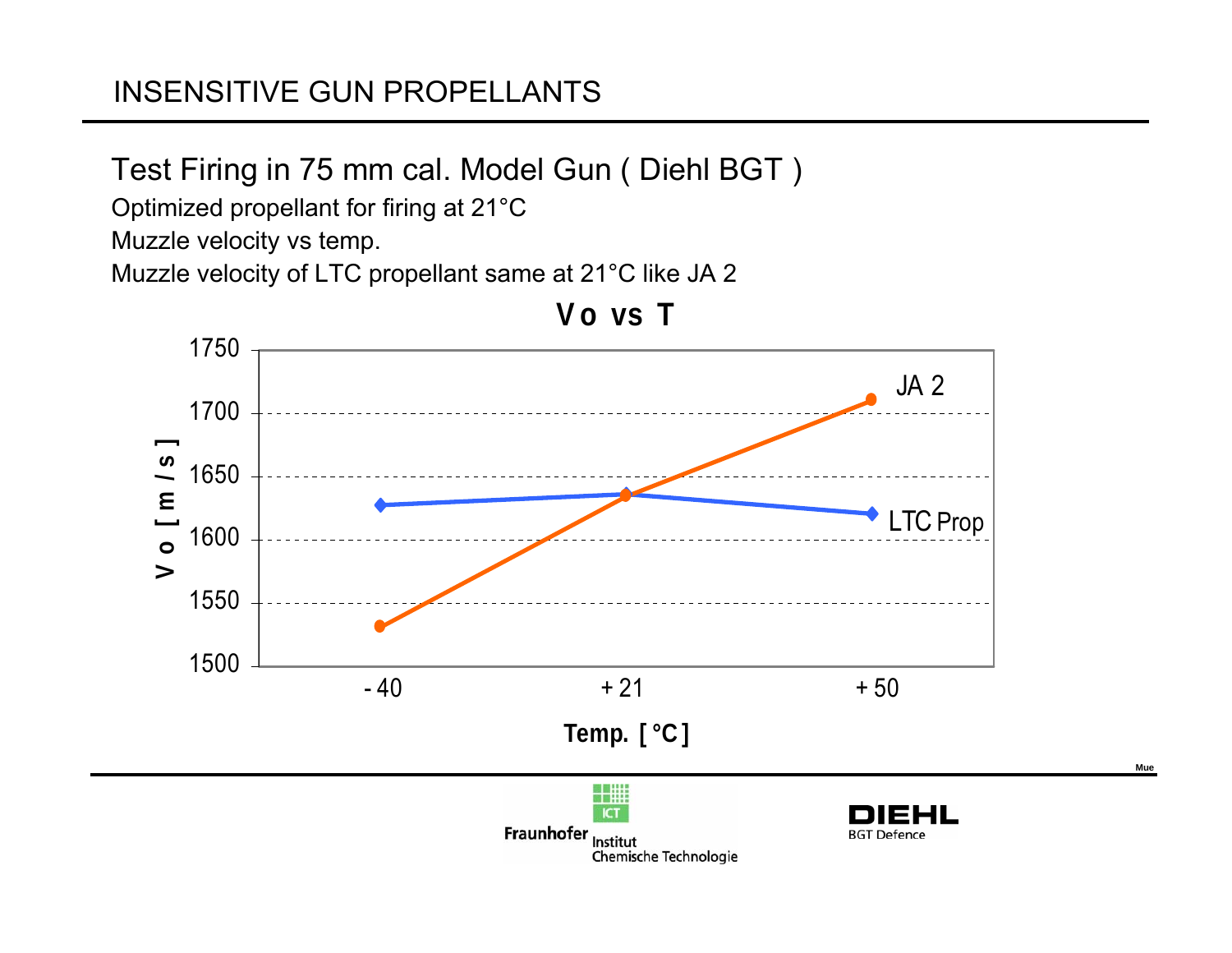#### Erosivity of LTC - Propellants and Conventional Propellants Results from Diehl BGT



Fraunhofer Institut Chemische Technologie